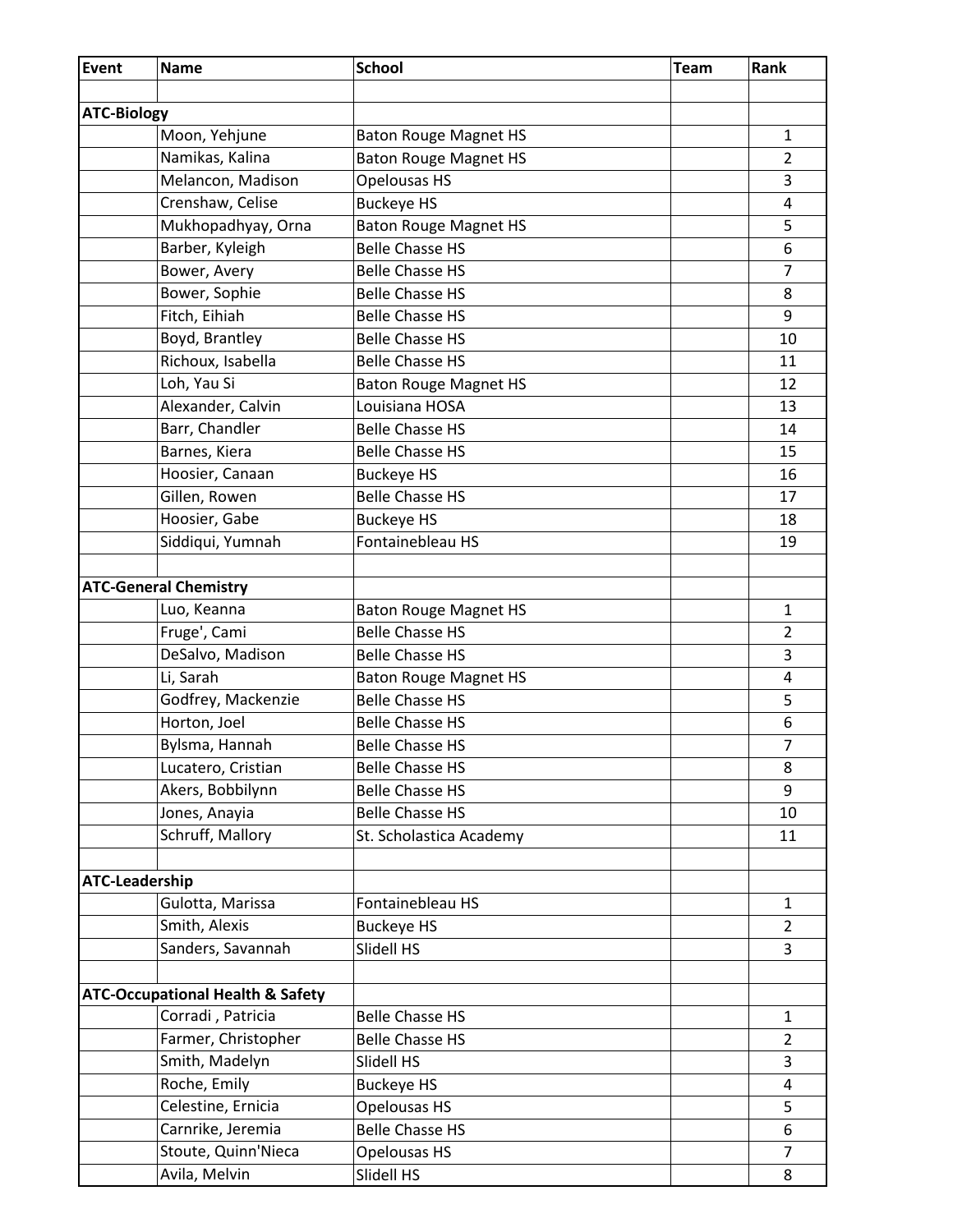| Lee, Lindsey                         | <b>Buckeye HS</b>                   | 9              |
|--------------------------------------|-------------------------------------|----------------|
|                                      |                                     |                |
| <b>Barbara James Service Award</b>   |                                     |                |
| Jason Lin                            | <b>Baton Rouge Magnet HS</b>        | <b>Bronze</b>  |
|                                      |                                     |                |
| <b>Behavioral Health</b>             |                                     |                |
| Valipe, Priya                        | Benjamin Franklin HS                | $\mathbf{1}$   |
| Hartwell, Madeline                   | Taylor Science & Technology Academy | $\overline{2}$ |
| Fitzgerald, Faye                     | Taylor Science & Technology Academy | 3              |
| Burris, Elizabeth                    | St. Scholastica Academy             | 4              |
| Fluker, A'Brianna                    | Taylor Science & Technology Academy | 5              |
| Davis, Drew                          | Fontainebleau HS                    | 6              |
| Granger, Scarlett                    | Opelousas HS                        | $\overline{7}$ |
| Thompson, Brayden                    | Fontainebleau HS                    | 8              |
| Williams, Alyssa                     | Lafayette HS                        | 9              |
| Clouatre, Brennan                    | St. Amant HS                        | 10             |
| Marks, Haley                         | Slidell HS                          | 11             |
| Hamdan, Halima                       | St. Amant HS                        | 12             |
|                                      |                                     |                |
| <b>Biomedical Laboratory Science</b> |                                     |                |
| Moon, Yehjune                        | <b>Baton Rouge Magnet HS</b>        | $\mathbf{1}$   |
| Namikas, Kalina                      | <b>Baton Rouge Magnet HS</b>        | $\overline{2}$ |
| Luo, Keanna                          | <b>Baton Rouge Magnet HS</b>        | 3              |
| Loh, Yau Si                          | <b>Baton Rouge Magnet HS</b>        | 4              |
| Richard, Nyla                        | Opelousas HS                        | 5              |
| Rathor, Amna                         | Taylor Science & Technology Academy | 6              |
| Mukhopadhyay, Orna                   | <b>Baton Rouge Magnet HS</b>        | $\overline{7}$ |
| Loukatos, Olivia                     | St. Scholastica Academy             | 8              |
|                                      |                                     |                |
| <b>CPR/First Aid</b>                 |                                     |                |
| Hernandez, Melissa                   | Taylor Science & Technology Academy | $\mathbf{1}$   |
| Alonso, Ernesto                      | Taylor Science & Technology Academy | $\mathbf{1}$   |
| Lee, Lindsey                         | <b>Buckeye High School</b>          | $\overline{2}$ |
| Smith, Alexis                        | <b>Buckeye High School</b>          | $\overline{2}$ |
| Le, Lena                             | St. Amant HS                        | 3              |
| Angel, Rebecca                       | St. Amant HS                        | 3              |
| Pennington, Cade                     | St. Amant HS                        | 4              |
| Champagne, Madison                   | St. Amant HS                        | 4              |
| Emmels, Laney                        | David Thibodaux Stem Magnet Academy | 5              |
| Newton, Nevaeh                       | David Thibodaux Stem Magnet Academy | 5              |
| Thibodeaux, Olivia                   | Opelousas High School               | 6              |
| Hugonin, Harrison                    | Lafayette High School               | 6              |
| Fitzgerald, Faye                     | Taylor Science & Technology Academy | $\overline{7}$ |
| Mayeux, Leia                         | Taylor Science & Technology Academy | $\overline{7}$ |
| Farmer, Christopher                  | <b>Belle Chasse High School</b>     | 8              |
| Carnrike, Jeremia                    | <b>Belle Chasse High School</b>     | 8              |
| Cave, Corey                          | Fontainebleau HS                    | 9              |
| DuConge, Briana                      | Fontainebleau HS                    | 9              |
| Hoover, Madison                      | Taylor Science & Technology Academy | 10             |
| Fluker, A'Brianna                    | Taylor Science & Technology Academy | 10             |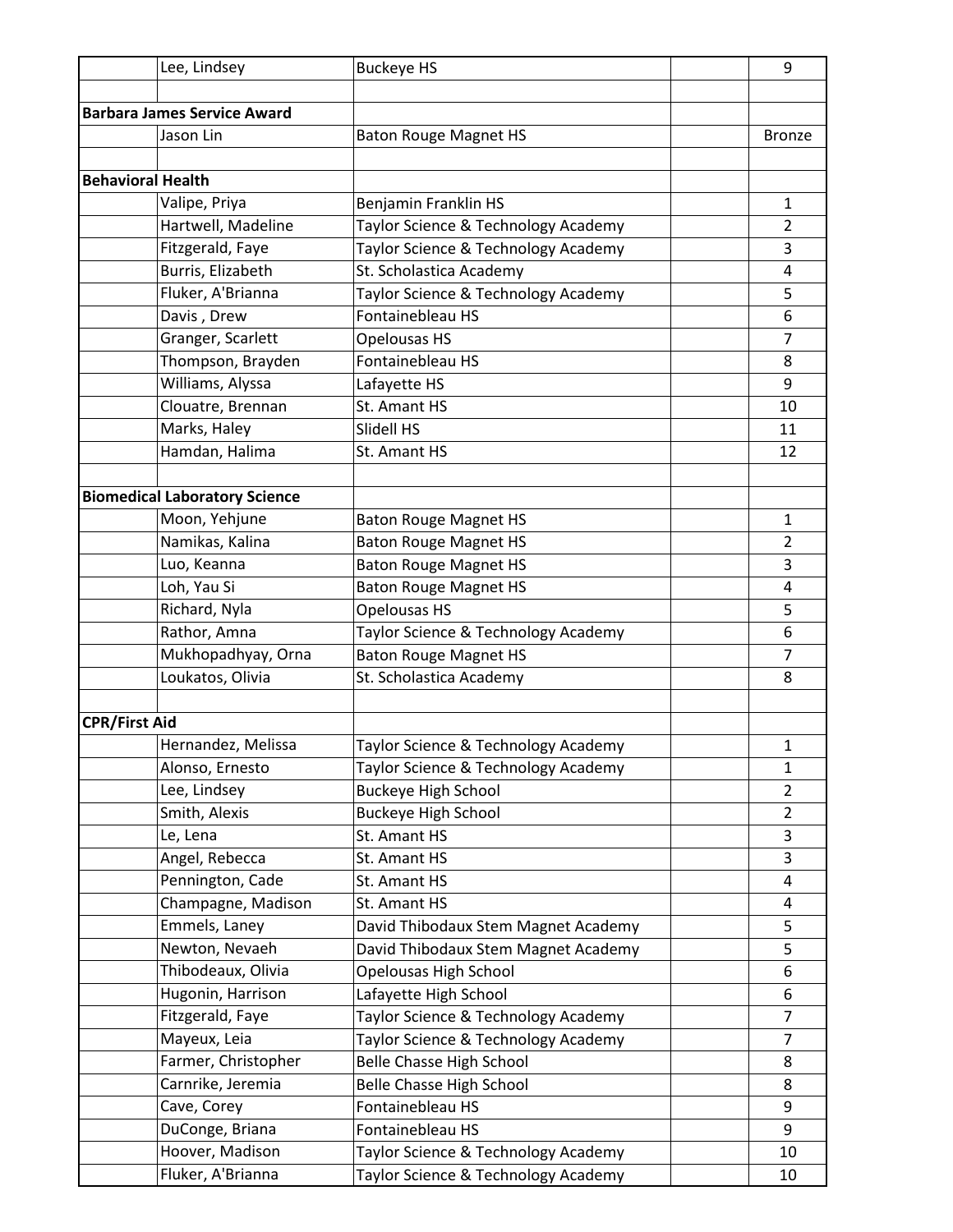| <b>EMT</b><br>Senegal, Azariah<br>Rayne HS<br>$\mathbf{1}$<br>Mire, Kaelyn<br>Rayne HS<br>$\mathbf{1}$<br>Burns, Courtney<br>Fontainebleau HS<br>$\overline{2}$<br>Ayer, Ella<br>Fontainebleau HS<br>$\overline{2}$<br>Harwell, Layla<br>3<br>Taylor Science & Technology Academy<br>Howell, Eduardo<br>$\mathsf 3$<br>Taylor Science & Technology Academy<br>May, Austill<br>St. Scholastica Academy<br>$\overline{4}$<br>Stalter, Libby<br>St. Scholastica Academy<br>$\overline{4}$<br><b>Forensic Science</b><br>Kron, Alaina<br>Taylor Science & Technology Academy<br>$\mathbf{1}$<br>Hoover, Madison<br>Taylor Science & Technology Academy<br>$\mathbf{1}$<br>Roche, Emily<br><b>Buckeye High School</b><br>$\overline{2}$<br>Crenshaw, Celise<br><b>Buckeye High School</b><br>$\overline{2}$<br>Davis, Drew<br>Fontainebleau HS<br>3<br>Thompson, Brayden<br>$\mathsf 3$<br>Fontainebleau HS<br>Granger, Scarlett<br>Opelousas High School<br>4<br>Moten, Keegan<br>Opelousas High School<br>4<br>Richie, Alexis<br>St. Scholastica Academy<br>5<br>Maisano, Katherine<br>5<br>St. Scholastica Academy<br>McHugh, Elise<br>St. Scholastica Academy<br>6<br>Smith, Grace<br>St. Scholastica Academy<br>6<br><b>Health Career Display</b><br>Credeur, Kennedi<br>Lafayette High School<br>10554<br>$\mathbf{1}$<br>Meaux, Amanda<br>Lafayette High School<br>10554<br>$\mathbf{1}$<br>Boyd, Brantley<br><b>Belle Chasse High School</b><br>$\overline{2}$<br>10071<br>Bylsma, Hannah<br><b>Belle Chasse High School</b><br>$\overline{2}$<br>10071<br>Fruge', Cami<br><b>Belle Chasse High School</b><br>10130<br>3<br>Richoux, Isabella<br><b>Belle Chasse High School</b><br>3<br>10130<br>Jagneaux, Aubrey<br>Lafayette High School<br>10724<br>4<br>Williams, Alyssa<br>Lafayette High School<br>10724<br>4<br>Fontainebleau HS<br>Burns, Courtney<br>5<br>Ayer, Ella<br>Fontainebleau HS<br>5<br>Fitch, Eihiah<br><b>Belle Chasse HS</b><br>6<br>Barnes, Kiera<br><b>Belle Chasse HS</b><br>6<br>Corradi, Patricia<br><b>Belle Chasse High School</b><br>10110<br>$\overline{7}$<br>Godfrey, Mackenzie<br>$\overline{7}$<br><b>Belle Chasse High School</b><br>10110<br>Barber, Kyleigh<br><b>Belle Chasse High School</b><br>10047<br>8<br>Barr, Chandler<br><b>Belle Chasse High School</b><br>10047<br>8<br>Ochoa, Nataly<br>Kenner Discovery Health Sciences Academy<br>10775<br>9<br>Soto, Ellie<br>Kenner Discovery Health Sciences Academy<br>9<br>10775<br>Rideau II, Chris<br>Opelousas High School<br>10693<br>10<br>Willis, Mason<br>Opelousas High School<br>10693<br>10<br>Hayes, Sydney<br>Lafayette High School<br>10574<br>11<br>Lemaire, Avery<br>Lafayette High School<br>10574<br>11<br>Melancon, Madison<br>Opelousas High School<br>10785<br>12<br>Thibodeaux, Amirea<br>Opelousas High School<br>10785<br>12 |             |                       |       |    |
|-------------------------------------------------------------------------------------------------------------------------------------------------------------------------------------------------------------------------------------------------------------------------------------------------------------------------------------------------------------------------------------------------------------------------------------------------------------------------------------------------------------------------------------------------------------------------------------------------------------------------------------------------------------------------------------------------------------------------------------------------------------------------------------------------------------------------------------------------------------------------------------------------------------------------------------------------------------------------------------------------------------------------------------------------------------------------------------------------------------------------------------------------------------------------------------------------------------------------------------------------------------------------------------------------------------------------------------------------------------------------------------------------------------------------------------------------------------------------------------------------------------------------------------------------------------------------------------------------------------------------------------------------------------------------------------------------------------------------------------------------------------------------------------------------------------------------------------------------------------------------------------------------------------------------------------------------------------------------------------------------------------------------------------------------------------------------------------------------------------------------------------------------------------------------------------------------------------------------------------------------------------------------------------------------------------------------------------------------------------------------------------------------------------------------------------------------------------------------------------------------------------------------------------------------------------------------------------------------------------------------------------------------------------------------------------------------------------------------------------------------------------------------------------------------------------------------------------------------|-------------|-----------------------|-------|----|
|                                                                                                                                                                                                                                                                                                                                                                                                                                                                                                                                                                                                                                                                                                                                                                                                                                                                                                                                                                                                                                                                                                                                                                                                                                                                                                                                                                                                                                                                                                                                                                                                                                                                                                                                                                                                                                                                                                                                                                                                                                                                                                                                                                                                                                                                                                                                                                                                                                                                                                                                                                                                                                                                                                                                                                                                                                                 |             |                       |       |    |
|                                                                                                                                                                                                                                                                                                                                                                                                                                                                                                                                                                                                                                                                                                                                                                                                                                                                                                                                                                                                                                                                                                                                                                                                                                                                                                                                                                                                                                                                                                                                                                                                                                                                                                                                                                                                                                                                                                                                                                                                                                                                                                                                                                                                                                                                                                                                                                                                                                                                                                                                                                                                                                                                                                                                                                                                                                                 |             |                       |       |    |
|                                                                                                                                                                                                                                                                                                                                                                                                                                                                                                                                                                                                                                                                                                                                                                                                                                                                                                                                                                                                                                                                                                                                                                                                                                                                                                                                                                                                                                                                                                                                                                                                                                                                                                                                                                                                                                                                                                                                                                                                                                                                                                                                                                                                                                                                                                                                                                                                                                                                                                                                                                                                                                                                                                                                                                                                                                                 |             |                       |       |    |
|                                                                                                                                                                                                                                                                                                                                                                                                                                                                                                                                                                                                                                                                                                                                                                                                                                                                                                                                                                                                                                                                                                                                                                                                                                                                                                                                                                                                                                                                                                                                                                                                                                                                                                                                                                                                                                                                                                                                                                                                                                                                                                                                                                                                                                                                                                                                                                                                                                                                                                                                                                                                                                                                                                                                                                                                                                                 |             |                       |       |    |
|                                                                                                                                                                                                                                                                                                                                                                                                                                                                                                                                                                                                                                                                                                                                                                                                                                                                                                                                                                                                                                                                                                                                                                                                                                                                                                                                                                                                                                                                                                                                                                                                                                                                                                                                                                                                                                                                                                                                                                                                                                                                                                                                                                                                                                                                                                                                                                                                                                                                                                                                                                                                                                                                                                                                                                                                                                                 |             |                       |       |    |
|                                                                                                                                                                                                                                                                                                                                                                                                                                                                                                                                                                                                                                                                                                                                                                                                                                                                                                                                                                                                                                                                                                                                                                                                                                                                                                                                                                                                                                                                                                                                                                                                                                                                                                                                                                                                                                                                                                                                                                                                                                                                                                                                                                                                                                                                                                                                                                                                                                                                                                                                                                                                                                                                                                                                                                                                                                                 |             |                       |       |    |
|                                                                                                                                                                                                                                                                                                                                                                                                                                                                                                                                                                                                                                                                                                                                                                                                                                                                                                                                                                                                                                                                                                                                                                                                                                                                                                                                                                                                                                                                                                                                                                                                                                                                                                                                                                                                                                                                                                                                                                                                                                                                                                                                                                                                                                                                                                                                                                                                                                                                                                                                                                                                                                                                                                                                                                                                                                                 |             |                       |       |    |
|                                                                                                                                                                                                                                                                                                                                                                                                                                                                                                                                                                                                                                                                                                                                                                                                                                                                                                                                                                                                                                                                                                                                                                                                                                                                                                                                                                                                                                                                                                                                                                                                                                                                                                                                                                                                                                                                                                                                                                                                                                                                                                                                                                                                                                                                                                                                                                                                                                                                                                                                                                                                                                                                                                                                                                                                                                                 |             |                       |       |    |
|                                                                                                                                                                                                                                                                                                                                                                                                                                                                                                                                                                                                                                                                                                                                                                                                                                                                                                                                                                                                                                                                                                                                                                                                                                                                                                                                                                                                                                                                                                                                                                                                                                                                                                                                                                                                                                                                                                                                                                                                                                                                                                                                                                                                                                                                                                                                                                                                                                                                                                                                                                                                                                                                                                                                                                                                                                                 |             |                       |       |    |
|                                                                                                                                                                                                                                                                                                                                                                                                                                                                                                                                                                                                                                                                                                                                                                                                                                                                                                                                                                                                                                                                                                                                                                                                                                                                                                                                                                                                                                                                                                                                                                                                                                                                                                                                                                                                                                                                                                                                                                                                                                                                                                                                                                                                                                                                                                                                                                                                                                                                                                                                                                                                                                                                                                                                                                                                                                                 |             |                       |       |    |
|                                                                                                                                                                                                                                                                                                                                                                                                                                                                                                                                                                                                                                                                                                                                                                                                                                                                                                                                                                                                                                                                                                                                                                                                                                                                                                                                                                                                                                                                                                                                                                                                                                                                                                                                                                                                                                                                                                                                                                                                                                                                                                                                                                                                                                                                                                                                                                                                                                                                                                                                                                                                                                                                                                                                                                                                                                                 |             |                       |       |    |
|                                                                                                                                                                                                                                                                                                                                                                                                                                                                                                                                                                                                                                                                                                                                                                                                                                                                                                                                                                                                                                                                                                                                                                                                                                                                                                                                                                                                                                                                                                                                                                                                                                                                                                                                                                                                                                                                                                                                                                                                                                                                                                                                                                                                                                                                                                                                                                                                                                                                                                                                                                                                                                                                                                                                                                                                                                                 |             |                       |       |    |
|                                                                                                                                                                                                                                                                                                                                                                                                                                                                                                                                                                                                                                                                                                                                                                                                                                                                                                                                                                                                                                                                                                                                                                                                                                                                                                                                                                                                                                                                                                                                                                                                                                                                                                                                                                                                                                                                                                                                                                                                                                                                                                                                                                                                                                                                                                                                                                                                                                                                                                                                                                                                                                                                                                                                                                                                                                                 |             |                       |       |    |
|                                                                                                                                                                                                                                                                                                                                                                                                                                                                                                                                                                                                                                                                                                                                                                                                                                                                                                                                                                                                                                                                                                                                                                                                                                                                                                                                                                                                                                                                                                                                                                                                                                                                                                                                                                                                                                                                                                                                                                                                                                                                                                                                                                                                                                                                                                                                                                                                                                                                                                                                                                                                                                                                                                                                                                                                                                                 |             |                       |       |    |
|                                                                                                                                                                                                                                                                                                                                                                                                                                                                                                                                                                                                                                                                                                                                                                                                                                                                                                                                                                                                                                                                                                                                                                                                                                                                                                                                                                                                                                                                                                                                                                                                                                                                                                                                                                                                                                                                                                                                                                                                                                                                                                                                                                                                                                                                                                                                                                                                                                                                                                                                                                                                                                                                                                                                                                                                                                                 |             |                       |       |    |
|                                                                                                                                                                                                                                                                                                                                                                                                                                                                                                                                                                                                                                                                                                                                                                                                                                                                                                                                                                                                                                                                                                                                                                                                                                                                                                                                                                                                                                                                                                                                                                                                                                                                                                                                                                                                                                                                                                                                                                                                                                                                                                                                                                                                                                                                                                                                                                                                                                                                                                                                                                                                                                                                                                                                                                                                                                                 |             |                       |       |    |
|                                                                                                                                                                                                                                                                                                                                                                                                                                                                                                                                                                                                                                                                                                                                                                                                                                                                                                                                                                                                                                                                                                                                                                                                                                                                                                                                                                                                                                                                                                                                                                                                                                                                                                                                                                                                                                                                                                                                                                                                                                                                                                                                                                                                                                                                                                                                                                                                                                                                                                                                                                                                                                                                                                                                                                                                                                                 |             |                       |       |    |
|                                                                                                                                                                                                                                                                                                                                                                                                                                                                                                                                                                                                                                                                                                                                                                                                                                                                                                                                                                                                                                                                                                                                                                                                                                                                                                                                                                                                                                                                                                                                                                                                                                                                                                                                                                                                                                                                                                                                                                                                                                                                                                                                                                                                                                                                                                                                                                                                                                                                                                                                                                                                                                                                                                                                                                                                                                                 |             |                       |       |    |
|                                                                                                                                                                                                                                                                                                                                                                                                                                                                                                                                                                                                                                                                                                                                                                                                                                                                                                                                                                                                                                                                                                                                                                                                                                                                                                                                                                                                                                                                                                                                                                                                                                                                                                                                                                                                                                                                                                                                                                                                                                                                                                                                                                                                                                                                                                                                                                                                                                                                                                                                                                                                                                                                                                                                                                                                                                                 |             |                       |       |    |
|                                                                                                                                                                                                                                                                                                                                                                                                                                                                                                                                                                                                                                                                                                                                                                                                                                                                                                                                                                                                                                                                                                                                                                                                                                                                                                                                                                                                                                                                                                                                                                                                                                                                                                                                                                                                                                                                                                                                                                                                                                                                                                                                                                                                                                                                                                                                                                                                                                                                                                                                                                                                                                                                                                                                                                                                                                                 |             |                       |       |    |
|                                                                                                                                                                                                                                                                                                                                                                                                                                                                                                                                                                                                                                                                                                                                                                                                                                                                                                                                                                                                                                                                                                                                                                                                                                                                                                                                                                                                                                                                                                                                                                                                                                                                                                                                                                                                                                                                                                                                                                                                                                                                                                                                                                                                                                                                                                                                                                                                                                                                                                                                                                                                                                                                                                                                                                                                                                                 |             |                       |       |    |
|                                                                                                                                                                                                                                                                                                                                                                                                                                                                                                                                                                                                                                                                                                                                                                                                                                                                                                                                                                                                                                                                                                                                                                                                                                                                                                                                                                                                                                                                                                                                                                                                                                                                                                                                                                                                                                                                                                                                                                                                                                                                                                                                                                                                                                                                                                                                                                                                                                                                                                                                                                                                                                                                                                                                                                                                                                                 |             |                       |       |    |
|                                                                                                                                                                                                                                                                                                                                                                                                                                                                                                                                                                                                                                                                                                                                                                                                                                                                                                                                                                                                                                                                                                                                                                                                                                                                                                                                                                                                                                                                                                                                                                                                                                                                                                                                                                                                                                                                                                                                                                                                                                                                                                                                                                                                                                                                                                                                                                                                                                                                                                                                                                                                                                                                                                                                                                                                                                                 |             |                       |       |    |
|                                                                                                                                                                                                                                                                                                                                                                                                                                                                                                                                                                                                                                                                                                                                                                                                                                                                                                                                                                                                                                                                                                                                                                                                                                                                                                                                                                                                                                                                                                                                                                                                                                                                                                                                                                                                                                                                                                                                                                                                                                                                                                                                                                                                                                                                                                                                                                                                                                                                                                                                                                                                                                                                                                                                                                                                                                                 |             |                       |       |    |
|                                                                                                                                                                                                                                                                                                                                                                                                                                                                                                                                                                                                                                                                                                                                                                                                                                                                                                                                                                                                                                                                                                                                                                                                                                                                                                                                                                                                                                                                                                                                                                                                                                                                                                                                                                                                                                                                                                                                                                                                                                                                                                                                                                                                                                                                                                                                                                                                                                                                                                                                                                                                                                                                                                                                                                                                                                                 |             |                       |       |    |
|                                                                                                                                                                                                                                                                                                                                                                                                                                                                                                                                                                                                                                                                                                                                                                                                                                                                                                                                                                                                                                                                                                                                                                                                                                                                                                                                                                                                                                                                                                                                                                                                                                                                                                                                                                                                                                                                                                                                                                                                                                                                                                                                                                                                                                                                                                                                                                                                                                                                                                                                                                                                                                                                                                                                                                                                                                                 |             |                       |       |    |
|                                                                                                                                                                                                                                                                                                                                                                                                                                                                                                                                                                                                                                                                                                                                                                                                                                                                                                                                                                                                                                                                                                                                                                                                                                                                                                                                                                                                                                                                                                                                                                                                                                                                                                                                                                                                                                                                                                                                                                                                                                                                                                                                                                                                                                                                                                                                                                                                                                                                                                                                                                                                                                                                                                                                                                                                                                                 |             |                       |       |    |
|                                                                                                                                                                                                                                                                                                                                                                                                                                                                                                                                                                                                                                                                                                                                                                                                                                                                                                                                                                                                                                                                                                                                                                                                                                                                                                                                                                                                                                                                                                                                                                                                                                                                                                                                                                                                                                                                                                                                                                                                                                                                                                                                                                                                                                                                                                                                                                                                                                                                                                                                                                                                                                                                                                                                                                                                                                                 |             |                       |       |    |
|                                                                                                                                                                                                                                                                                                                                                                                                                                                                                                                                                                                                                                                                                                                                                                                                                                                                                                                                                                                                                                                                                                                                                                                                                                                                                                                                                                                                                                                                                                                                                                                                                                                                                                                                                                                                                                                                                                                                                                                                                                                                                                                                                                                                                                                                                                                                                                                                                                                                                                                                                                                                                                                                                                                                                                                                                                                 |             |                       |       |    |
|                                                                                                                                                                                                                                                                                                                                                                                                                                                                                                                                                                                                                                                                                                                                                                                                                                                                                                                                                                                                                                                                                                                                                                                                                                                                                                                                                                                                                                                                                                                                                                                                                                                                                                                                                                                                                                                                                                                                                                                                                                                                                                                                                                                                                                                                                                                                                                                                                                                                                                                                                                                                                                                                                                                                                                                                                                                 |             |                       |       |    |
|                                                                                                                                                                                                                                                                                                                                                                                                                                                                                                                                                                                                                                                                                                                                                                                                                                                                                                                                                                                                                                                                                                                                                                                                                                                                                                                                                                                                                                                                                                                                                                                                                                                                                                                                                                                                                                                                                                                                                                                                                                                                                                                                                                                                                                                                                                                                                                                                                                                                                                                                                                                                                                                                                                                                                                                                                                                 |             |                       |       |    |
|                                                                                                                                                                                                                                                                                                                                                                                                                                                                                                                                                                                                                                                                                                                                                                                                                                                                                                                                                                                                                                                                                                                                                                                                                                                                                                                                                                                                                                                                                                                                                                                                                                                                                                                                                                                                                                                                                                                                                                                                                                                                                                                                                                                                                                                                                                                                                                                                                                                                                                                                                                                                                                                                                                                                                                                                                                                 |             |                       |       |    |
|                                                                                                                                                                                                                                                                                                                                                                                                                                                                                                                                                                                                                                                                                                                                                                                                                                                                                                                                                                                                                                                                                                                                                                                                                                                                                                                                                                                                                                                                                                                                                                                                                                                                                                                                                                                                                                                                                                                                                                                                                                                                                                                                                                                                                                                                                                                                                                                                                                                                                                                                                                                                                                                                                                                                                                                                                                                 |             |                       |       |    |
|                                                                                                                                                                                                                                                                                                                                                                                                                                                                                                                                                                                                                                                                                                                                                                                                                                                                                                                                                                                                                                                                                                                                                                                                                                                                                                                                                                                                                                                                                                                                                                                                                                                                                                                                                                                                                                                                                                                                                                                                                                                                                                                                                                                                                                                                                                                                                                                                                                                                                                                                                                                                                                                                                                                                                                                                                                                 |             |                       |       |    |
|                                                                                                                                                                                                                                                                                                                                                                                                                                                                                                                                                                                                                                                                                                                                                                                                                                                                                                                                                                                                                                                                                                                                                                                                                                                                                                                                                                                                                                                                                                                                                                                                                                                                                                                                                                                                                                                                                                                                                                                                                                                                                                                                                                                                                                                                                                                                                                                                                                                                                                                                                                                                                                                                                                                                                                                                                                                 |             |                       |       |    |
|                                                                                                                                                                                                                                                                                                                                                                                                                                                                                                                                                                                                                                                                                                                                                                                                                                                                                                                                                                                                                                                                                                                                                                                                                                                                                                                                                                                                                                                                                                                                                                                                                                                                                                                                                                                                                                                                                                                                                                                                                                                                                                                                                                                                                                                                                                                                                                                                                                                                                                                                                                                                                                                                                                                                                                                                                                                 |             |                       |       |    |
|                                                                                                                                                                                                                                                                                                                                                                                                                                                                                                                                                                                                                                                                                                                                                                                                                                                                                                                                                                                                                                                                                                                                                                                                                                                                                                                                                                                                                                                                                                                                                                                                                                                                                                                                                                                                                                                                                                                                                                                                                                                                                                                                                                                                                                                                                                                                                                                                                                                                                                                                                                                                                                                                                                                                                                                                                                                 |             |                       |       |    |
|                                                                                                                                                                                                                                                                                                                                                                                                                                                                                                                                                                                                                                                                                                                                                                                                                                                                                                                                                                                                                                                                                                                                                                                                                                                                                                                                                                                                                                                                                                                                                                                                                                                                                                                                                                                                                                                                                                                                                                                                                                                                                                                                                                                                                                                                                                                                                                                                                                                                                                                                                                                                                                                                                                                                                                                                                                                 |             |                       |       |    |
|                                                                                                                                                                                                                                                                                                                                                                                                                                                                                                                                                                                                                                                                                                                                                                                                                                                                                                                                                                                                                                                                                                                                                                                                                                                                                                                                                                                                                                                                                                                                                                                                                                                                                                                                                                                                                                                                                                                                                                                                                                                                                                                                                                                                                                                                                                                                                                                                                                                                                                                                                                                                                                                                                                                                                                                                                                                 |             |                       |       |    |
|                                                                                                                                                                                                                                                                                                                                                                                                                                                                                                                                                                                                                                                                                                                                                                                                                                                                                                                                                                                                                                                                                                                                                                                                                                                                                                                                                                                                                                                                                                                                                                                                                                                                                                                                                                                                                                                                                                                                                                                                                                                                                                                                                                                                                                                                                                                                                                                                                                                                                                                                                                                                                                                                                                                                                                                                                                                 |             |                       |       |    |
|                                                                                                                                                                                                                                                                                                                                                                                                                                                                                                                                                                                                                                                                                                                                                                                                                                                                                                                                                                                                                                                                                                                                                                                                                                                                                                                                                                                                                                                                                                                                                                                                                                                                                                                                                                                                                                                                                                                                                                                                                                                                                                                                                                                                                                                                                                                                                                                                                                                                                                                                                                                                                                                                                                                                                                                                                                                 |             |                       |       |    |
|                                                                                                                                                                                                                                                                                                                                                                                                                                                                                                                                                                                                                                                                                                                                                                                                                                                                                                                                                                                                                                                                                                                                                                                                                                                                                                                                                                                                                                                                                                                                                                                                                                                                                                                                                                                                                                                                                                                                                                                                                                                                                                                                                                                                                                                                                                                                                                                                                                                                                                                                                                                                                                                                                                                                                                                                                                                 |             |                       |       |    |
|                                                                                                                                                                                                                                                                                                                                                                                                                                                                                                                                                                                                                                                                                                                                                                                                                                                                                                                                                                                                                                                                                                                                                                                                                                                                                                                                                                                                                                                                                                                                                                                                                                                                                                                                                                                                                                                                                                                                                                                                                                                                                                                                                                                                                                                                                                                                                                                                                                                                                                                                                                                                                                                                                                                                                                                                                                                 |             |                       |       |    |
|                                                                                                                                                                                                                                                                                                                                                                                                                                                                                                                                                                                                                                                                                                                                                                                                                                                                                                                                                                                                                                                                                                                                                                                                                                                                                                                                                                                                                                                                                                                                                                                                                                                                                                                                                                                                                                                                                                                                                                                                                                                                                                                                                                                                                                                                                                                                                                                                                                                                                                                                                                                                                                                                                                                                                                                                                                                 |             |                       |       |    |
|                                                                                                                                                                                                                                                                                                                                                                                                                                                                                                                                                                                                                                                                                                                                                                                                                                                                                                                                                                                                                                                                                                                                                                                                                                                                                                                                                                                                                                                                                                                                                                                                                                                                                                                                                                                                                                                                                                                                                                                                                                                                                                                                                                                                                                                                                                                                                                                                                                                                                                                                                                                                                                                                                                                                                                                                                                                 |             |                       |       |    |
|                                                                                                                                                                                                                                                                                                                                                                                                                                                                                                                                                                                                                                                                                                                                                                                                                                                                                                                                                                                                                                                                                                                                                                                                                                                                                                                                                                                                                                                                                                                                                                                                                                                                                                                                                                                                                                                                                                                                                                                                                                                                                                                                                                                                                                                                                                                                                                                                                                                                                                                                                                                                                                                                                                                                                                                                                                                 |             |                       |       |    |
|                                                                                                                                                                                                                                                                                                                                                                                                                                                                                                                                                                                                                                                                                                                                                                                                                                                                                                                                                                                                                                                                                                                                                                                                                                                                                                                                                                                                                                                                                                                                                                                                                                                                                                                                                                                                                                                                                                                                                                                                                                                                                                                                                                                                                                                                                                                                                                                                                                                                                                                                                                                                                                                                                                                                                                                                                                                 |             |                       |       |    |
|                                                                                                                                                                                                                                                                                                                                                                                                                                                                                                                                                                                                                                                                                                                                                                                                                                                                                                                                                                                                                                                                                                                                                                                                                                                                                                                                                                                                                                                                                                                                                                                                                                                                                                                                                                                                                                                                                                                                                                                                                                                                                                                                                                                                                                                                                                                                                                                                                                                                                                                                                                                                                                                                                                                                                                                                                                                 |             |                       |       |    |
|                                                                                                                                                                                                                                                                                                                                                                                                                                                                                                                                                                                                                                                                                                                                                                                                                                                                                                                                                                                                                                                                                                                                                                                                                                                                                                                                                                                                                                                                                                                                                                                                                                                                                                                                                                                                                                                                                                                                                                                                                                                                                                                                                                                                                                                                                                                                                                                                                                                                                                                                                                                                                                                                                                                                                                                                                                                 | Amos, Ivory | Opelousas High School | 10788 | 13 |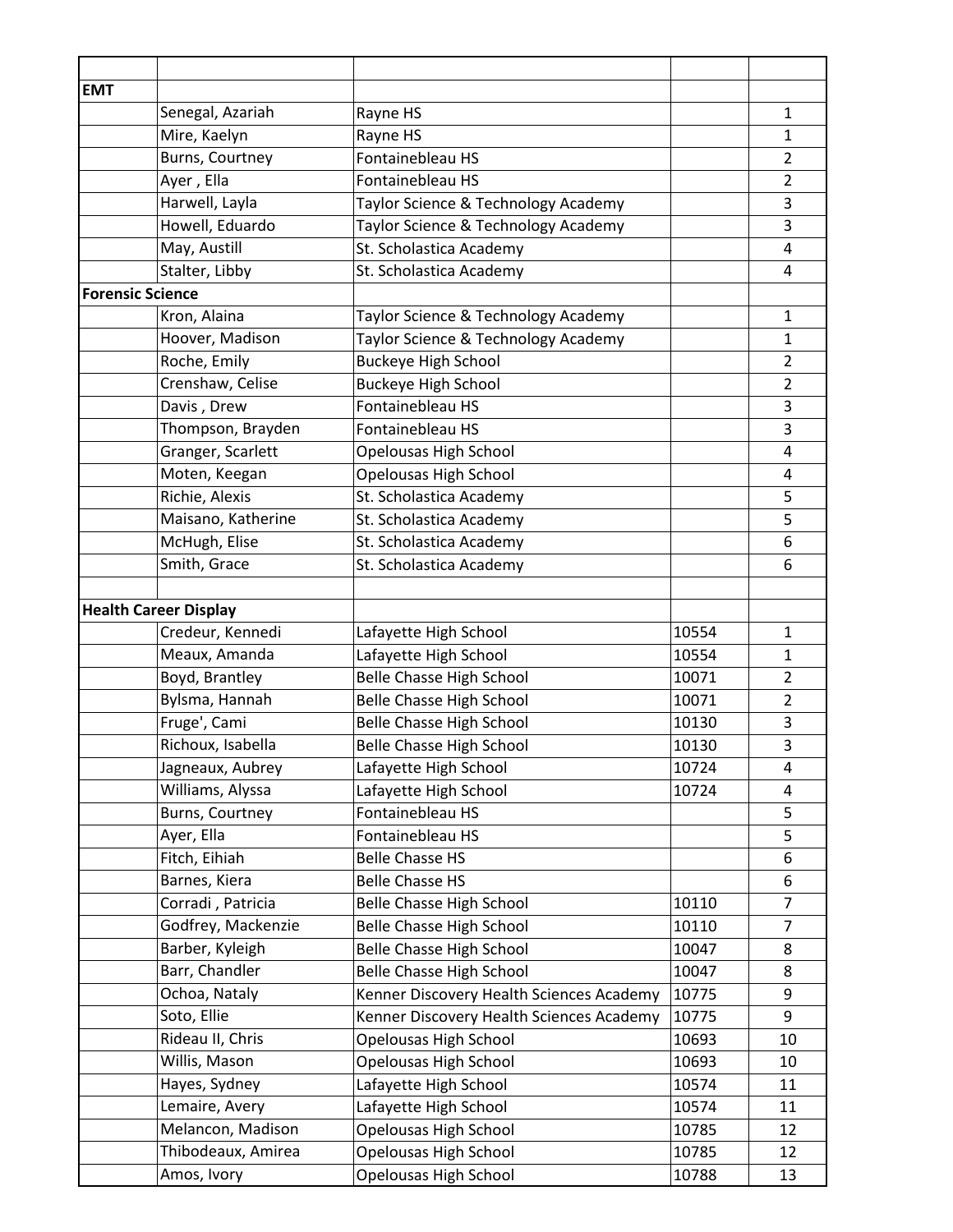|                  | Cole, Charles                                    | Opelousas High School               | 10788 | 13             |
|------------------|--------------------------------------------------|-------------------------------------|-------|----------------|
|                  |                                                  |                                     |       |                |
|                  | <b>Healthcare Issues Exam</b>                    |                                     |       |                |
|                  | Zahiri, Anita                                    | Benjamin Franklin HS                |       | $\mathbf{1}$   |
|                  | Zachary, Madison                                 | Opelousas High School               |       | $\overline{2}$ |
|                  | Alexander, Calvin                                | Louisiana HOSA                      |       | 3              |
|                  | Smith, Madelyn                                   | Slidell High School                 |       | $\overline{4}$ |
|                  | Avila, Melvin                                    | Slidell High School                 |       | 5              |
|                  |                                                  |                                     |       |                |
| <b>HOSA Bowl</b> |                                                  |                                     |       |                |
|                  | Padron/Patel/Valdetero,                          |                                     |       |                |
|                  | Nguyen                                           | Lafayette HS                        |       | $\mathbf{1}$   |
|                  | Ellis/ Avenel/                                   |                                     |       |                |
|                  | Purohit/DeVittorio                               | St. Scholastica Academy             |       | $\overline{2}$ |
|                  | Luo/Luh/Li/ Lin                                  | <b>Baton Rouge Magnet HS</b>        |       | 3              |
|                  | Lucatero/Barr/Godfrey/Ba                         |                                     |       |                |
|                  | rber                                             | <b>Belle Chasse HAS</b>             |       | 4              |
|                  | Hartwell/Ketteringham/                           |                                     |       |                |
|                  | Harwell/Fitzgerald                               | Taylor Science & Technology Academy |       | 5              |
|                  | Huynh/Nguyen/Williams/                           |                                     |       |                |
|                  | Winsauer                                         | Benjamin Franklin HS                |       | 6              |
|                  |                                                  |                                     |       |                |
|                  | Jones/Namikas/Wahid/ Shi   Baton Rouge Magnet HS |                                     |       | $\overline{7}$ |
|                  | Breaux/Hahn/Parker                               |                                     |       |                |
|                  | /Angel                                           | St. Amant HS                        |       | 8              |
|                  | Richoux/Bylsma/Boyd/                             |                                     |       |                |
|                  | Carnrike                                         | <b>Belle Chasse HS</b>              |       | 9              |
|                  | DeSalvo/Jnes/Fitch/                              |                                     |       |                |
|                  | Corradi                                          | <b>Belle Chasse HS</b>              |       | 10             |
|                  | Bpwer/Bower/Akins/                               |                                     |       |                |
|                  | Horton                                           | <b>Belle Chasse HS</b>              |       | 11             |
|                  | Fruge/Farmer/Gillen/                             |                                     |       |                |
|                  | <b>Barnes</b>                                    | <b>Belle Chasse HS</b>              |       | 12             |
|                  | Tezeno/Richard/Manuel/Z                          |                                     |       |                |
|                  | achary                                           | Opelousas HS                        |       | 13             |
|                  | Mitchell/Patel/Hugonin/Ta                        |                                     |       |                |
|                  | vares                                            | Lafayette HS                        |       | 14             |
|                  |                                                  |                                     |       |                |
|                  | Hoover/Ayyad/Rathor/Mo                           | Taylor Science & Technology Academy |       | 15             |
|                  | Smith/Maisano/Cochran/S                          |                                     |       |                |
|                  | chruff                                           | St. Scholastica Academy             |       | 16             |
|                  | <b>HOSA Happenings</b>                           |                                     |       |                |
|                  |                                                  | <b>Baton Rouge Magnet HS</b>        |       |                |
|                  |                                                  | Fontainebleu HS                     |       |                |
|                  |                                                  |                                     |       |                |
|                  | <b>HOSA Service Project</b>                      |                                     |       |                |
|                  |                                                  | Taylor Science & Technology Academy |       |                |
|                  |                                                  |                                     |       |                |
|                  | <b>Human Growth &amp; Development</b>            |                                     |       |                |
|                  |                                                  |                                     |       |                |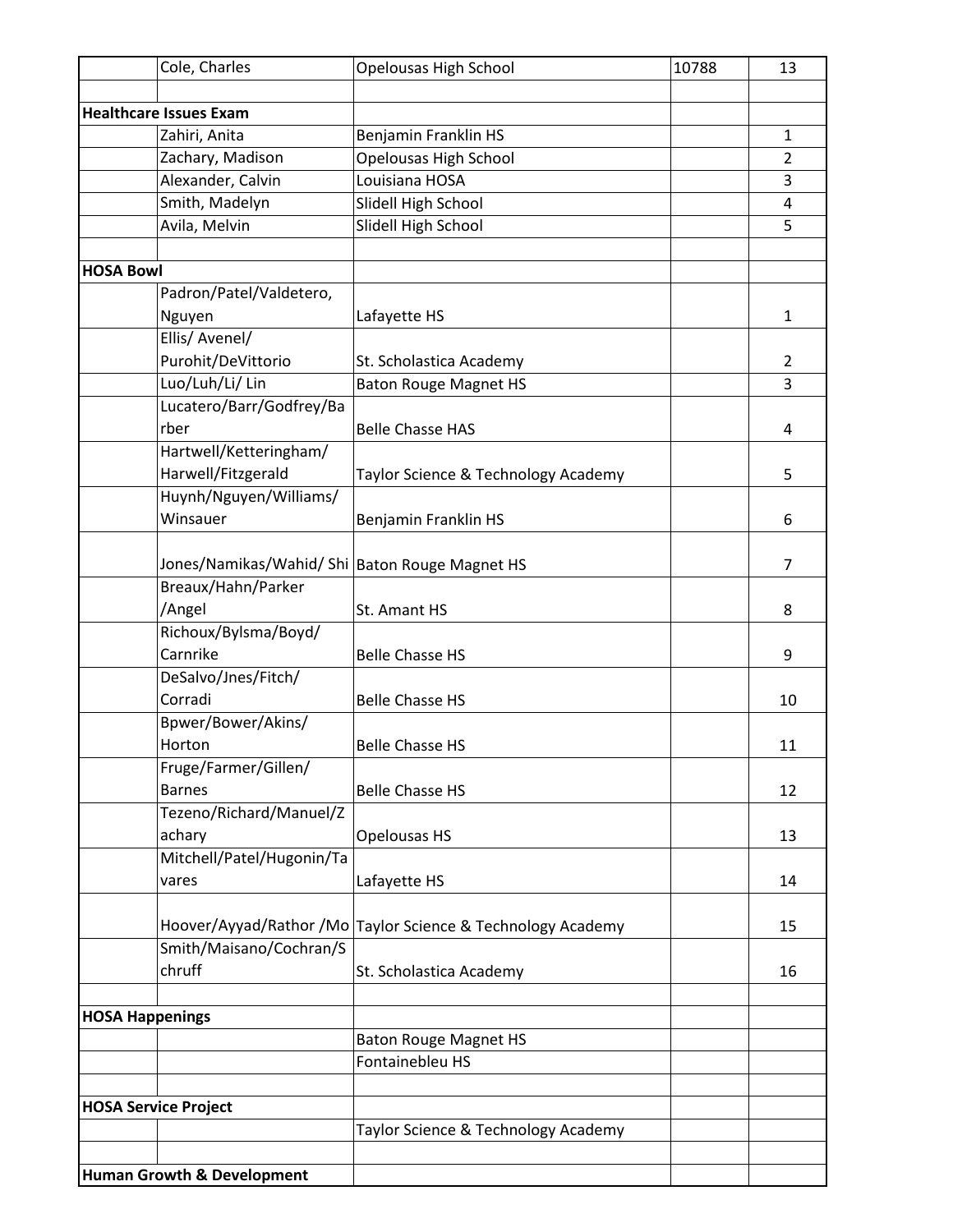| Moses, Malayasia             | <b>Baton Rouge Magnet HS</b>                          | $\mathbf{1}$   |
|------------------------------|-------------------------------------------------------|----------------|
| Huynh, Jennifer              | Benjamin Franklin HS                                  | $\overline{2}$ |
| Richard, Nyla                | Opelousas High School                                 | 3              |
| Breaux, Emily                | St. Amant HS                                          | 4              |
| Williams, Sa'Naiya           | Fontainebleau HS                                      | 5              |
| Washington, Devyn            | Rayne HS                                              | 6              |
| Guidry, Adrienne             | Rayne HS                                              | $\overline{7}$ |
| Mire, Kaelyn                 | Rayne HS                                              | 8              |
| Robinson, Ryan               | Rayne HS                                              | 9              |
| Senegal, Azariah             | Rayne HS                                              | 10             |
| Sam, Gabrielle               | Rayne HS                                              | 11             |
|                              |                                                       |                |
| <b>Medical Assisting</b>     |                                                       |                |
|                              |                                                       |                |
| De Los Santos, Gwyndalyn     | St. Amant HS                                          | 1              |
| Gordon, An'Je                | St. Amant HS                                          | $\overline{2}$ |
| Riney, K'lan                 | St. Amant HS                                          | 3              |
|                              |                                                       |                |
| <b>Medical Math</b>          |                                                       |                |
| Patel, Shreay                | Lafayette High School                                 | 1              |
| Schruff, Mallory             | St. Scholastica Academy                               | $\overline{2}$ |
| Patel, Aryan                 | Lafayette High School                                 | 3              |
| Loukatos, Olivia             | St. Scholastica Academy                               | 4              |
| Dupuy, Olivia                | St. Scholastica Academy                               | 5              |
| Richie, Alexis               | St. Scholastica Academy                               | 6              |
| Long, Ella                   | St. Scholastica Academy                               | $\overline{7}$ |
| Rehman, Maha                 | St. Scholastica Academy                               | 8              |
| Doolittle, Rylan             | St. Scholastica Academy                               | 9              |
| Chehardy, Chloe              | St. Scholastica Academy                               | 10             |
| Burris, Elizabeth            | St. Scholastica Academy                               | 11             |
| Lee, Lindsey                 |                                                       | 12             |
| Kennedy, Kylie               | <b>Buckeye High School</b><br>St. Scholastica Academy | 13             |
| Northcutt, Isabella          |                                                       | 14             |
| May, Austill                 | St. Scholastica Academy                               |                |
| McHugh, Elise                | St. Scholastica Academy                               | 15<br>16       |
| <b>Billiot, Molly</b>        | St. Scholastica Academy                               |                |
| Crenshaw, Celise             | St. Scholastica Academy                               | 17             |
| Smith, Alexis                | <b>Buckeye High School</b>                            | 18             |
|                              | <b>Buckeye High School</b>                            | 19             |
| Maestri, Grace<br>Toce, Elle | St. Scholastica Academy                               | 20             |
|                              | St. Scholastica Academy                               | 21             |
| Smith, Grace                 | St. Scholastica Academy                               | 22             |
| Stalter, Libby               | St. Scholastica Academy                               | 23             |
| Melerine, Riley              | St. Scholastica Academy                               | 24             |
|                              |                                                       |                |
| <b>Medical Spelling</b>      |                                                       |                |
| Alexander, Calvin            | Louisiana HOSA                                        | $\mathbf{1}$   |
| Carney, Paris                | Benjamin Franklin HS                                  | $\overline{2}$ |
| Kamyar, Roya                 | <b>Baton Rouge Magnet HS</b>                          | 3              |
| Chehardy, Chloe              | St. Scholastica Academy                               | 4              |
| Siddiqui, Yumnah             | Fontainebleau HS                                      | 5              |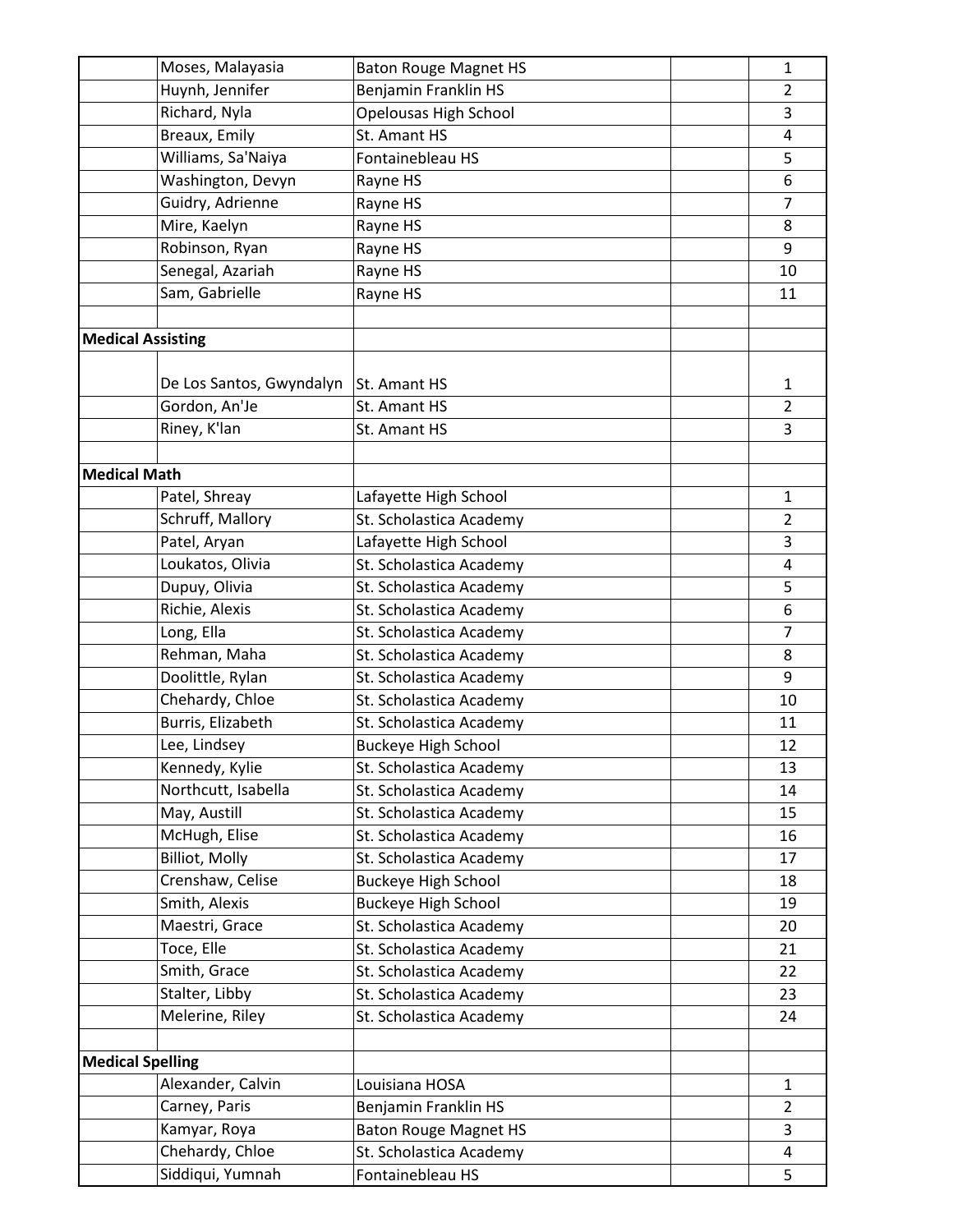| Roche, Emily               | <b>Buckeye High School</b>      | 6              |
|----------------------------|---------------------------------|----------------|
| Nguyen, Amy                | Benjamin Franklin HS            | 7              |
| Fitch, Eihiah              | <b>Belle Chasse High School</b> | 8              |
| Cravins, London            | Opelousas High School           | 9              |
| Cole, Charles              | Opelousas High School           | 10             |
| Bryant, Anthony            | Opelousas High School           | 11             |
| Celestine, Ernicia         | <b>Opelousas High School</b>    | 12             |
| Stoute, Quinn'Nieca        | Opelousas High School           | 13             |
|                            |                                 |                |
| <b>Medical Terminology</b> |                                 |                |
| Jacobs, Hannah             | Benjamin Franklin HS            | $\mathbf{1}$   |
| Zahiri, Anita              | Benjamin Franklin HS            | $\overline{2}$ |
| Godfrey, Mackenzie         | <b>Belle Chasse High School</b> | 3              |
| Cravins, London            | Opelousas High School           | 4              |
| Horton, Joel               | <b>Belle Chasse High School</b> | 5              |
| Barber, Kyleigh            | <b>Belle Chasse High School</b> | 6              |
| Richard, Nyla              | Opelousas High School           | $\overline{7}$ |
| Fruge', Cami               | <b>Belle Chasse High School</b> | 8              |
| DeSalvo, Madison           | Belle Chasse High School        | 9              |
| Bower, Avery               | <b>Belle Chasse High School</b> | 10             |
| Barr, Chandler             | <b>Belle Chasse High School</b> | 11             |
| Richoux, Isabella          | <b>Belle Chasse High School</b> | 12             |
| Bower, Sophie              | <b>Belle Chasse High School</b> | 13             |
| Boyd, Brantley             | <b>Belle Chasse High School</b> | 14             |
| Corradi, Patricia          | <b>Belle Chasse High School</b> | 15             |
| Lucatero, Cristian         | <b>Belle Chasse High School</b> | 16             |
| Thibodeaux, Olivia         | Opelousas High School           | 17             |
| Dural, Andrea              | Opelousas High School           | 18             |
| Farmer, Christopher        | <b>Belle Chasse High School</b> | 19             |
| Thibodeaux, Amirea         | Opelousas High School           | 20             |
| Avila, Melvin              | Slidell High School             | 21             |
| Harris, Haley              | <b>Baton Rouge Magnet HS</b>    | 22             |
| Rehman, Maha               | St. Scholastica Academy         | 23             |
| Colligan, Faith            | St. Amant HS                    | 24             |
| De Los Santos, Gwyndalyn   | St. Amant HS                    | 25             |
| Landry, Julie              | St. Amant HS                    | 26             |
| Lee, Jah'nee               | Lafayette High School           | 27             |
| Louque, Austin             | St. Amant HS                    | 28             |
| Gulotta, Marissa           | Fontainebleau HS                | 29             |
| Pennington, Cylie          | St. Amant HS                    | 30             |
| Gauthier, Alexis           | St. Amant HS                    | 31             |
| Barnes, Kiera              | Belle Chasse High School        | 32             |
| Champagne, Madison         | St. Amant HS                    |                |
| Siddiqui, Yumnah           | Fontainebleau HS                | 33<br>34       |
| Bennett, Skyler            | St. Amant HS                    |                |
| Sanders, Savannah          | Slidell High School             | 35<br>36       |
| Cooper, Payton             | <b>Baton Rouge Magnet HS</b>    | 37             |
| Breaux, Keagan             | Lafayette High School           | 38             |
| Dooley, Reagan             | St. Amant HS                    | 39             |
| Parker, Madison            | St. Amant HS                    | 40             |
|                            |                                 |                |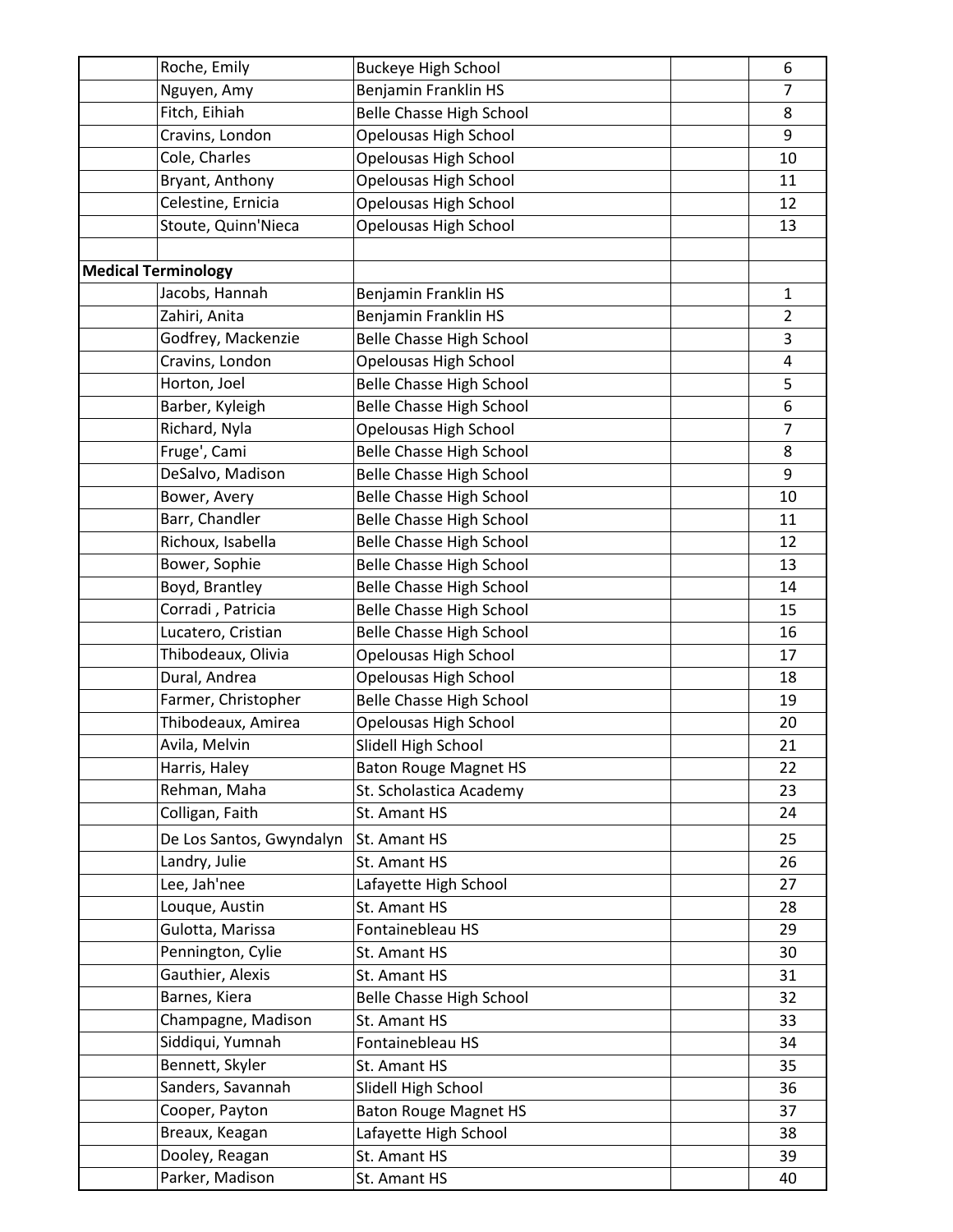|                          | Hamdan, Halima                    | St. Amant HS                                                                         |                | 41                             |
|--------------------------|-----------------------------------|--------------------------------------------------------------------------------------|----------------|--------------------------------|
|                          |                                   |                                                                                      |                |                                |
| <b>Nursing Assisting</b> |                                   |                                                                                      |                |                                |
|                          | Hoover, Madison                   | Taylor Science & Technology Academy                                                  |                | $\mathbf{1}$                   |
|                          | <b>Billiot, Molly</b>             | St. Scholastica Academy                                                              |                | $\overline{2}$                 |
|                          | Dooley, Reagan                    | St. Amant HS                                                                         |                | 3                              |
|                          | Hahn, Elbie                       | St. Amant HS                                                                         |                | 4                              |
|                          | Boudreaux, Jade                   | St. Amant HS                                                                         |                | 5                              |
|                          | Melerine, Riley                   | St. Scholastica Academy                                                              |                | 6                              |
|                          | Bennett, Skyler                   | St. Amant HS                                                                         |                | 7                              |
|                          | Breaux, Emily                     | St. Amant HS                                                                         |                | 8                              |
|                          | Colligan, Faith                   | St. Amant HS                                                                         |                | 9                              |
|                          | Pennington, Cylie                 | St. Amant HS                                                                         |                | 10                             |
|                          | Fluker, A'Brianna                 | Taylor Science & Technology Academy                                                  |                | 11                             |
|                          |                                   |                                                                                      |                |                                |
| <b>Nutrition</b>         |                                   |                                                                                      |                |                                |
|                          | Manuel, Jayla                     | Opelousas High School                                                                |                | $\mathbf{1}$                   |
|                          | Mo, Katherine                     | Taylor Science & Technology Academy                                                  |                | $\overline{2}$                 |
|                          | Williams, Karma                   | Benjamin Franklin HS                                                                 |                | 3                              |
|                          | Carnrike, Jeremia                 | <b>Belle Chasse High School</b>                                                      |                | 4                              |
|                          | Hoover, Madison                   | Taylor Science & Technology Academy                                                  |                | 5                              |
|                          | Jones, Anayia                     | <b>Belle Chasse High School</b>                                                      |                | 6                              |
|                          | Bylsma, Hannah                    | <b>Belle Chasse High School</b>                                                      |                | 7                              |
|                          | Shi, Nancy                        | <b>Baton Rouge Magnet HS</b>                                                         |                | 8                              |
|                          | Wilson, Cierra                    | <b>Baton Rouge Magnet HS</b>                                                         |                | 9                              |
|                          | Akers, Bobbilynn                  | <b>Belle Chasse High School</b>                                                      |                | 10                             |
|                          | Gillen, Rowen                     | <b>Belle Chasse High School</b>                                                      |                | 11                             |
|                          | Bellanger, Avery                  | St. Amant HS                                                                         |                | 12                             |
|                          | Hoosier, Gabe                     | <b>Buckeye High School</b>                                                           |                | 13                             |
|                          | Hoosier, Canaan                   | <b>Buckeye High School</b>                                                           |                | 14                             |
|                          | Maestri, Grace                    | St. Scholastica Academy                                                              |                | 15                             |
|                          |                                   |                                                                                      |                |                                |
| <b>Prepared Speaking</b> | Mack, Lillian                     |                                                                                      |                |                                |
|                          | Patel, Shreay                     | Lafayette High School                                                                |                | $\mathbf{1}$<br>$\overline{2}$ |
|                          | Campbell, Maddy                   | Lafayette High School<br>St. Amant HS                                                |                |                                |
|                          | Calderon, Gabriel                 |                                                                                      |                | 3                              |
|                          |                                   | Kenner Discovery Health Sciences Academy<br><b>Hicks HS</b>                          |                | 4<br>5                         |
|                          | Hagan, Madeline                   |                                                                                      |                |                                |
| <b>Public Health</b>     |                                   |                                                                                      |                |                                |
|                          |                                   | St. Paul's School                                                                    | 10749          |                                |
|                          | Murphy, Carter<br>Palmer, Johnny  |                                                                                      |                | $\mathbf{1}$                   |
|                          | Fouchi, Roman                     | St. Paul's School<br>St. Paul's School                                               | 10749<br>10749 | $\mathbf{1}$                   |
|                          | Kron, Alaina                      |                                                                                      |                | $\mathbf{1}$<br>$\overline{2}$ |
|                          |                                   | Taylor Science & Technology Academy                                                  | 10459          |                                |
|                          | Mo, Katherine<br>Augustus, Jardyn | Taylor Science & Technology Academy                                                  | 10459          | $\overline{2}$                 |
|                          | Jalice, Alain                     | Kenner Discovery Health Sciences Academy                                             | 10772<br>10772 | 3<br>3                         |
|                          | Rose, Samantha                    | Kenner Discovery Health Sciences Academy                                             | 10772          | 3                              |
|                          | Oyuela, Catherine                 | Kenner Discovery Health Sciences Academy                                             | 10772          | 3                              |
|                          | Mendez, Ashley                    | Kenner Discovery Health Sciences Academy<br>Kenner Discovery Health Sciences Academy | 10772          | 4                              |
|                          |                                   |                                                                                      |                |                                |